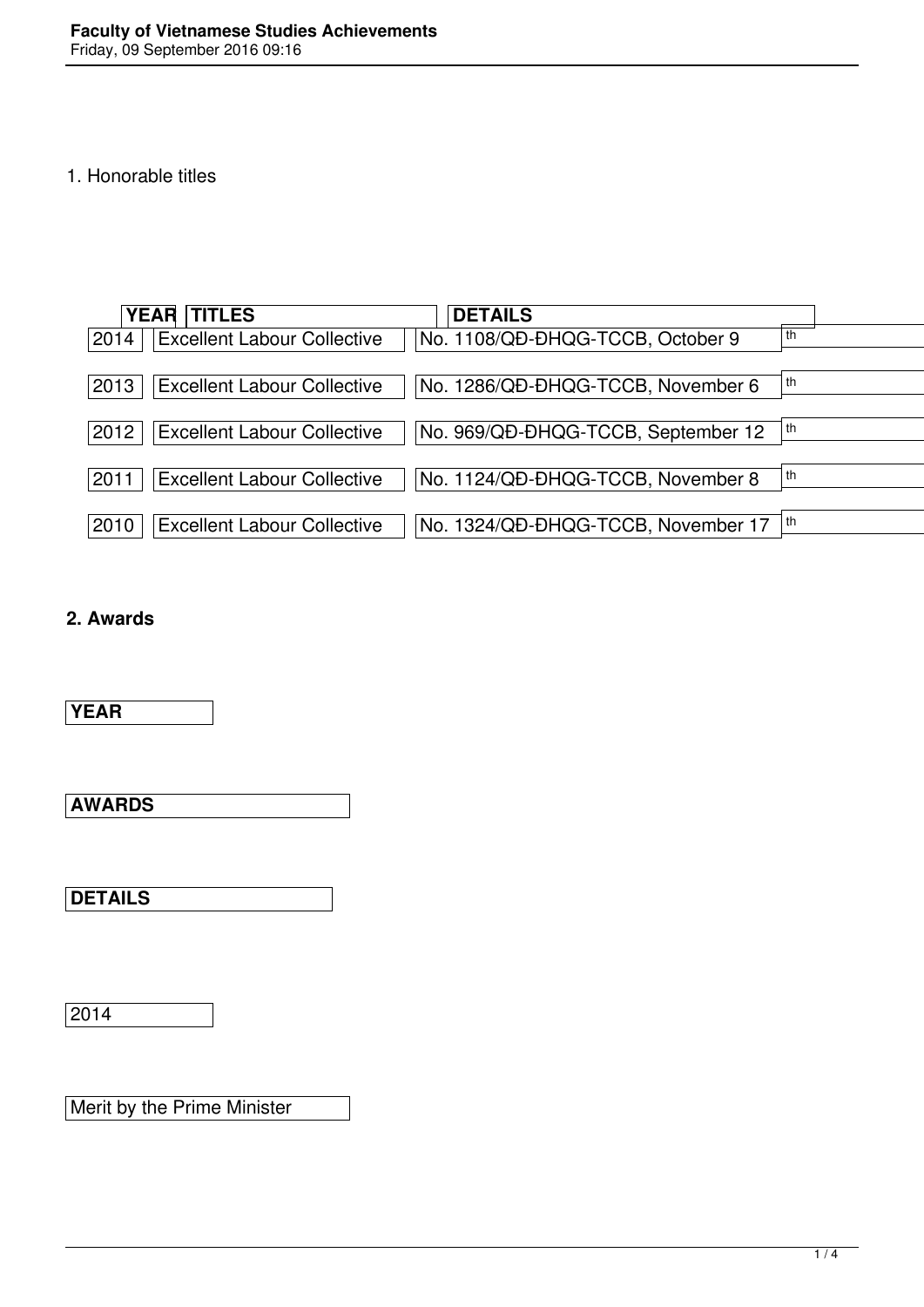Friday, 09 September 2016 09:16

| $945/QD -$<br>$-$<br>No.<br>June<br>ി<br>. . | b٧ | the<br>⊔r⊔ |
|----------------------------------------------|----|------------|

2013

Merit by VNU HCMC for "Outstanding Tasks Completion for 2010-2011 to 2011-2012 academic years"

| 'No.<br>507/QD-DHQG.<br>. Mav<br>. | th | ∍ ו∩ר<br>b۷<br>1 W.<br>- 9 | הוחמע<br>ישוכס |
|------------------------------------|----|----------------------------|----------------|

2012

Merit by President of VNU HCMC for successfully completed the external assessment with AUN-QA standards.

| 200/QD-DHQG-TCCB<br>March <sub>23</sub><br>l No. . | 2012.<br>b٧<br>– ∪ | Preside |
|----------------------------------------------------|--------------------|---------|

2011

Merit by National Education Union of Vietnam

| EGO/ODKT<br>'No.<br>201<br>i th<br><b>Execut</b><br>July<br>. DV<br>562/<br>.<br><b>UUN</b> |  |  |
|---------------------------------------------------------------------------------------------|--|--|
|                                                                                             |  |  |

2009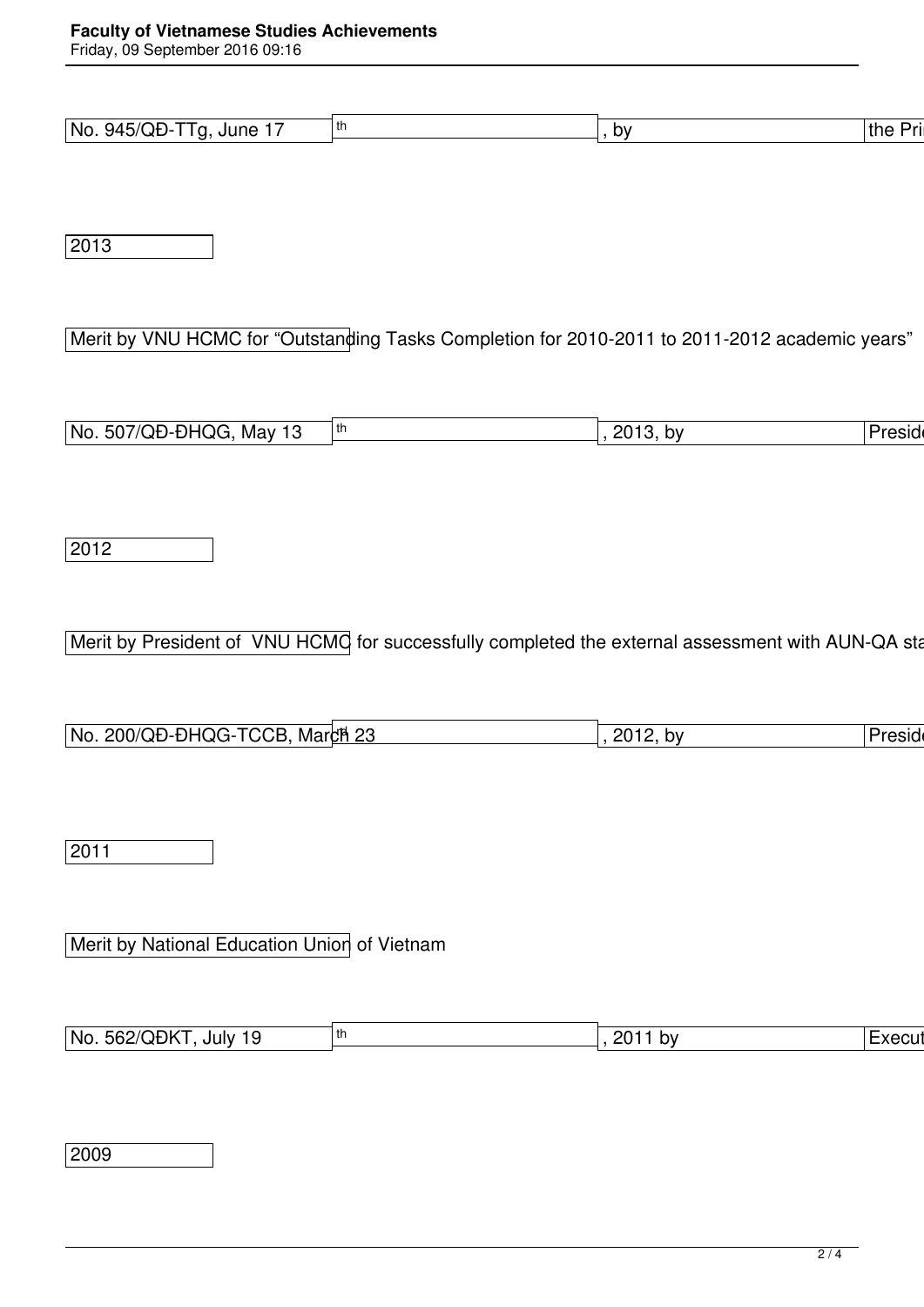VNS Faculty Labour Union:

- Merit by National Education Union of Vietnam

| $-1$                                         | st | prize in the Contest on Vietnam Tr |        |
|----------------------------------------------|----|------------------------------------|--------|
|                                              |    |                                    |        |
|                                              |    |                                    |        |
| $ -1 $                                       | st | prize in the Movement of Clean &   |        |
|                                              |    |                                    |        |
|                                              |    |                                    |        |
| No. 361/QĐKT, August 19<br>th                |    | 2009, by                           | Execut |
|                                              |    |                                    |        |
|                                              |    |                                    |        |
|                                              |    |                                    |        |
| 2008                                         |    |                                    |        |
|                                              |    |                                    |        |
|                                              |    |                                    |        |
| Merit by National Education Union of Vietnam |    |                                    |        |
|                                              |    |                                    |        |

No. 357/QĐKT, August 20 th , 2008, by Executive Committee of Committee of The National Executive Committee of Vietnam Committee of National Executive Committee of Vietnam Committee of Vietnam Committee of Vietnam Committee

| 3. January 8 <sup>th</sup> , 2012. The Undergraduate Training Program of Vietnamese Studies met the |
|-----------------------------------------------------------------------------------------------------|
| AUN-QA (ASEAN Universities Network – Quality Assurance) standards. This was the first               |
| Undergraduate Training Program in the University to meet those standards. That was also a           |
| milestone to mark the significant progress of the VNS Faculty.                                      |